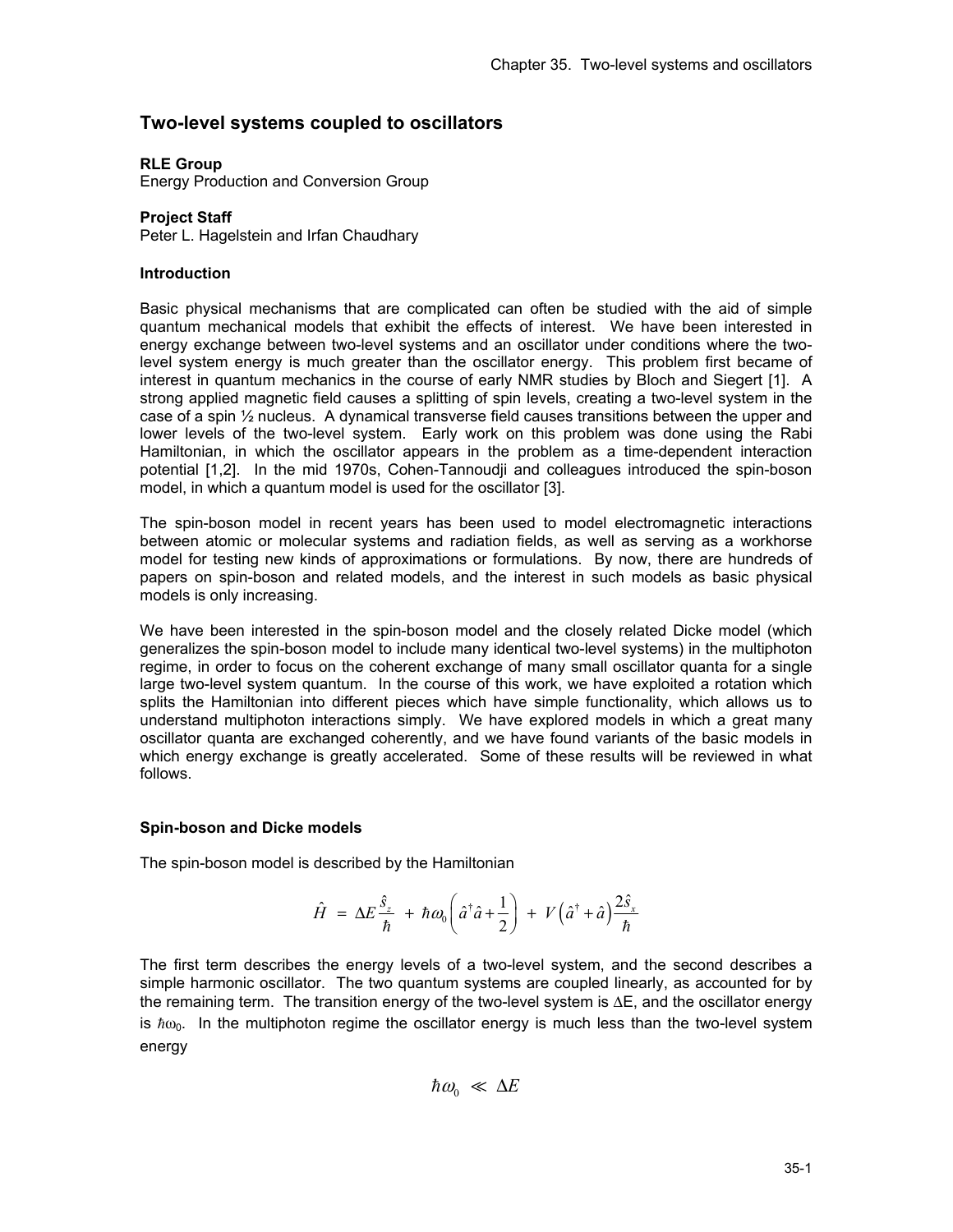The Dicke model is very closely related. We may write

$$
\hat{H} = \Delta E \frac{\hat{S}_z}{\hbar} + \hbar \omega_0 \left( \hat{a}^\dagger \hat{a} + \frac{1}{2} \right) + V \left( \hat{a}^\dagger + \hat{a} \right) \frac{2 \hat{S}_x}{\hbar}
$$

In the Dicke model, we have many spin operators

$$
\hat{S}_{\alpha} = \sum_{j} \hat{s}_{\alpha}^{(j)}
$$

where

$$
\hat{s}_z = \frac{\hbar}{2} \begin{pmatrix} 1 & 0 \\ 0 & -1 \end{pmatrix} \qquad \qquad \hat{s}_x = \frac{\hbar}{2} \begin{pmatrix} 0 & 1 \\ 1 & 0 \end{pmatrix}
$$

Viewed in this way, the spin-boson model represents the s=1/2 limit of the Dicke model.

## **Unitary transformation**

We can rotate the Hamiltonian using a unitary transformation

$$
\hat{H} = \hat{U}^{\dagger} \hat{H} \hat{U}
$$

where

$$
\hat{U} = \exp\left\{-\frac{i}{2}\tan^{-1}\left(\frac{2U\left(\hat{a}^{\dagger} + \hat{a}\right)}{\Delta E}\right)\frac{2\hat{s}_{y}}{\hbar}\right\}
$$

to produced a rotated Hamiltonian of the form

$$
\hat{H} = \hat{H}_0 + \hat{V} + \hat{W}
$$

This rotated Hamiltonian is composed of an "unperturbed" part  $H_0$ 

$$
\hat{H}_0 = \sqrt{\Delta E^2 + 4V^2 \left(\hat{a}^\dagger + \hat{a}\right)^2} \frac{\hat{s}_z}{\hbar} + \hbar \omega_0 \left(\hat{a}^\dagger \hat{a} + \frac{1}{2}\right)
$$

This unperturbed Hamiltonian is interesting for a variety of reasons: it gives a reasonable description of the states and energy eigenvalues of the system; and it explicitly does not include effects associated with multiphoton energy exchange effects. In addition, there is a perturbation *V*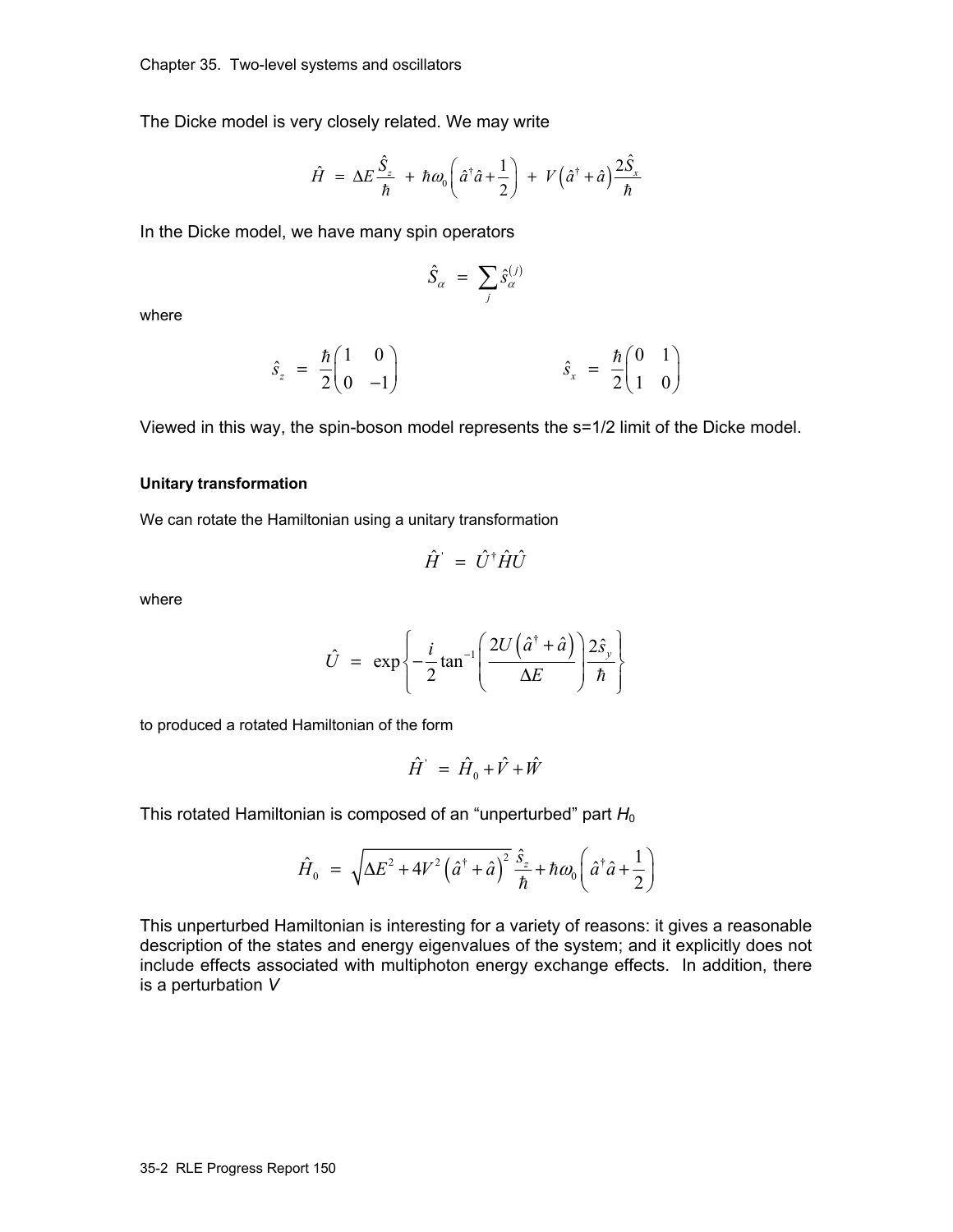$$
\hat{V} = \frac{i}{2}\hbar\omega_0 \frac{U}{\Delta E} \left\{ \frac{1}{1 + \left(\frac{2V(\hat{a}^{\dagger} + \hat{a})}{\Delta E}\right)^2} (\hat{a}^{\dagger} - \hat{a}) + (\hat{a}^{\dagger} - \hat{a}) \frac{1}{1 + \left(\frac{2V(\hat{a}^{\dagger} + \hat{a})}{\Delta E}\right)^2} \right\} \frac{2\hat{s}_{y}}{\hbar}
$$

This operator is interesting because it mediates the multiphoton transitions that we are interested in studying. The final term *W* that appears in the rotated Hamiltonian is small for problems of interest to us, so we ignore it.

#### **Basis states in the rotated problem**

Using this rotation, we are able to understand the energy levels and associated dynamical effects simply. The basis states of the unperturbed rotated Hamiltonian satisfy

$$
E\Phi = \hat{H}_0\Phi
$$

These basis states contain a spin part and an oscillator part

$$
\Phi = |s,m\rangle u(y)
$$

Where the spin function is for  $s=1/2$ , and describes lower ( $m=-1/2$ ) and upper ( $m=1/2$ ) states of the two-level system. The oscillator function u(y) satisfies

$$
Eu(y) = \frac{\hbar \omega_0}{2} \left( -\frac{d^2}{dy^2} + y^2 \right) u(y) + m \sqrt{\Delta E^2 + 8V^2 y^2} u(y)
$$

When the oscillator is very highy excited, so that the loss or gain of a two-level system quanta does lead to a significant perturbation of the oscillator, then the energy levels are approximately

$$
E_{m,n} = \Delta E(g) m + \hbar \omega_0 \left( n + \frac{1}{2} \right)
$$

Here, *g* is the dimensionless coupling constant

$$
g = \frac{V\sqrt{n}}{\Delta E}
$$

The associated interpretation is that the oscillator causes the two-level system transition energy to increase, but the two-level system does not impact the oscillator. This picture corresponds to the approximation

$$
u(y) = \phi_n(y) \qquad \Delta E(g) = \langle \phi_n | \sqrt{\Delta E^2 + 8U^2 y^2} | \phi_n \rangle
$$

which provides an excellent starting place for understanding energy exchange.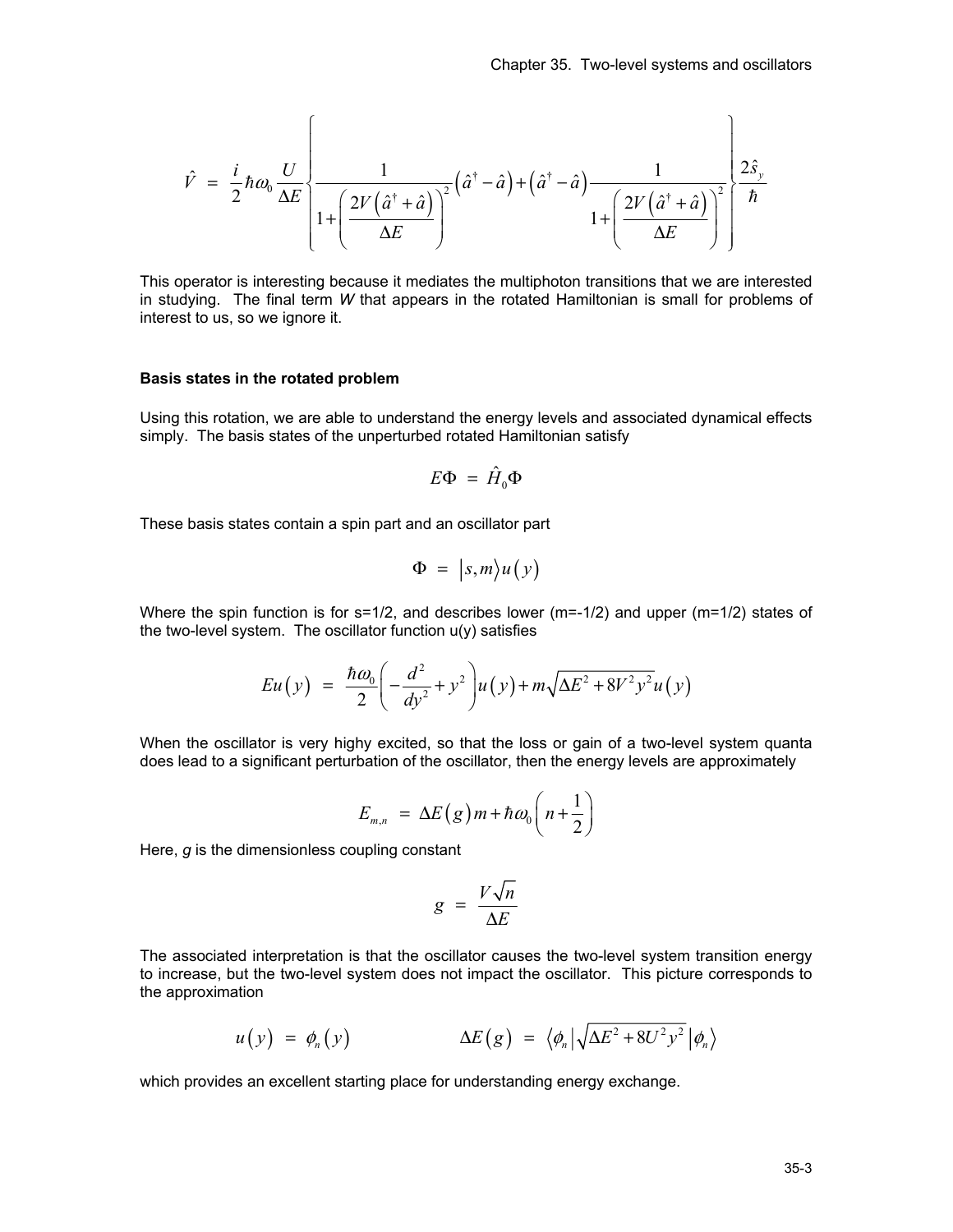

**Figure 1** – Energy levels of the spin-boson problem as a function of the dimensionless coupling strength for  $\Delta E = 11 \hbar \omega_0$ . The energy is given in units of  $\hbar \omega_0$ , with an offset.

#### **Coherent multiphoton energy exchange**

The energy eigenvalues of the spin-boson Hamiltonian are shown above. In the absence of coupling (g=0), two energy eigenvalues appear spaced every  $\hbar\omega_0$ . As g increases, the upper level of the two-level system goes up, the lower level goes down, and one sees that the different energy level run into one another. In some cases they cross, and in other cases they anticross. The resonance condition is given approximately by

$$
\Delta E(g) = \Delta n \; \hbar \omega_0
$$

Anticrossings occur when Δn is odd (a selection rule for this model), which corresponds to a mixing between states. Near an anticrossing, we can describe the system using a simple superposition of two states

$$
\Psi = c_0 \Phi_{1/2,n} + c_1 \Phi_{-1/2,n+\Delta n}
$$

The splitting between the two states can be found using perturbation theory in the rotated picture to be

$$
\delta E_{\min} = 2 \left| \left\langle \Phi_{1/2,n} \left| \hat{V} \right| \Phi_{-1/2,n+\Delta n} \right\rangle \right|
$$

Although this constitutes a simple approximation in the rotated version of the problem, it captures the level splitting (and hence also the dynamics) at the anticrossings, as illustrated in Figure 2.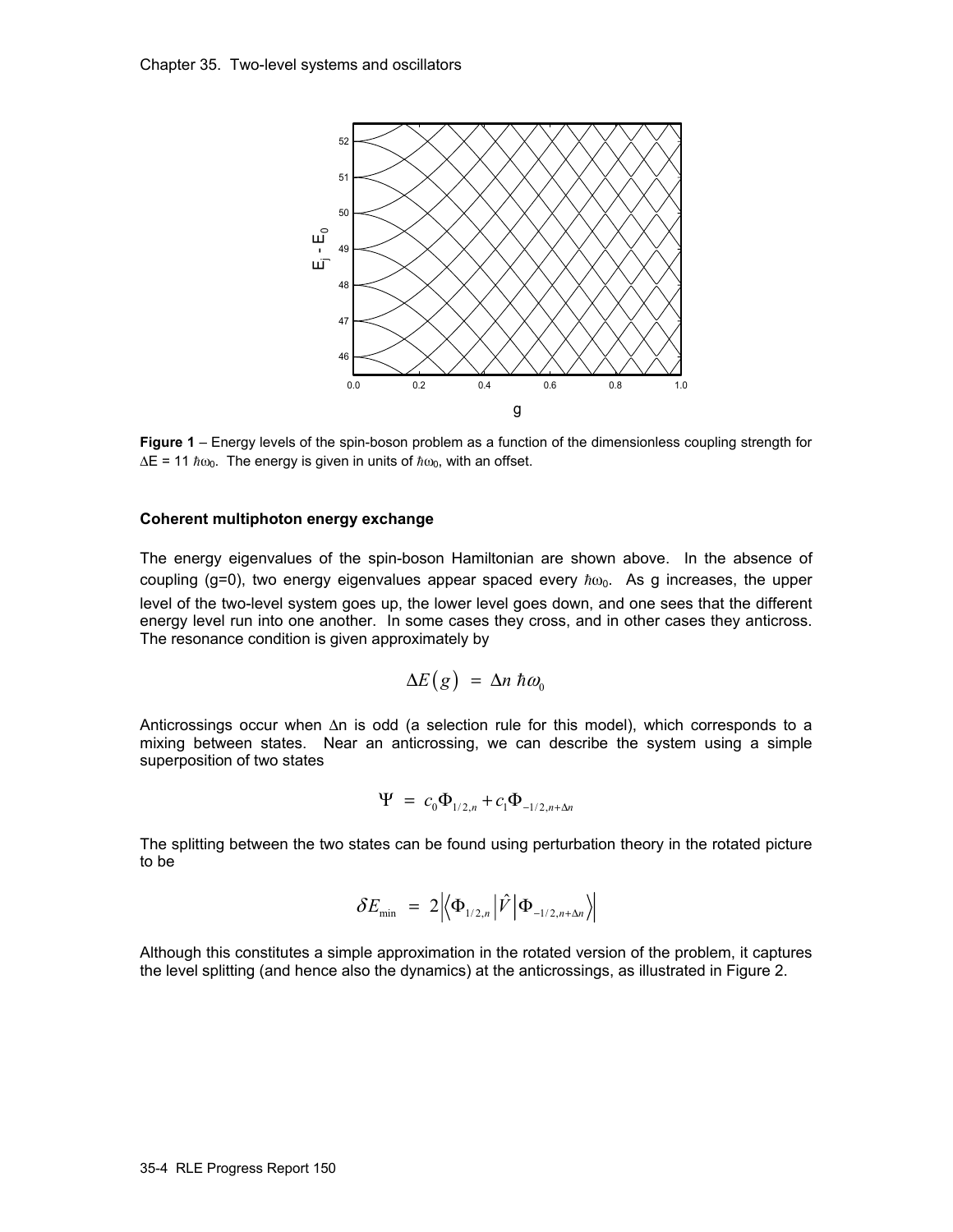

**Figure 2** – Level splittings from a full computation using the spin-boson model at large n for  $\Delta E = 11 h\omega_0$ (solid circles), compared with two-state degenerate perturbation theory in the rotated problem (open circles).

On resonance, the probability oscillates between the two basis states; we may write

$$
\left| c_0 \right|^2 = \cos^2 \frac{\delta E_{\min} t}{2\hbar} \qquad \qquad \left| c_1 \right|^2 = \sin^2 \frac{\delta E_{\min} t}{2\hbar}
$$

The level splitting at the anticrossings determines the rate at which coherent multiphoton energy exchange occurs in the spin-boson model.

#### **Coherent multiphoton energy exchange in the Dicke model**

The discussion so far provides us with a simple way to think about coherent multiphoton energy exchange in the spin-boson model. Using the rotation, we obtain a satisfactory set of basis states that describe a dressed two-level system with a transition energy increased due to the interaction with the oscillator. We then make use of the perturbation operator, which allows us to treat multiphoton transitions on the same footing as single photon transitions. Simple degenerate perturbation theory then gives us the relevant dynamics.

The problem becomes more complicated when there are many two-level systems. Diagonalization of the Dicke Hamiltonian results in a much larger number of states with a more complicated structure of the energy levels. However, the Dicke model itself describes a set of identical two-level systems interacting with an oscillator, so one would expect that all of the twolevel systems should exchange energy under pretty much the same conditions that a single one should. The only significant difference appears to be that the oscillator can gain or lose much more energy, which can lead to a change in the dressed two-level system energy, which in turn can destroy the resonance condition.

We can make progress by first computing energy levels for the full Dicke model in order to see what happens near resonance. Results are shown in Figure 3. One sees that many energy levels approach an anticrossing; they are roughly equispaced on resonance (the level splitting is about the same as in the spin-boson model).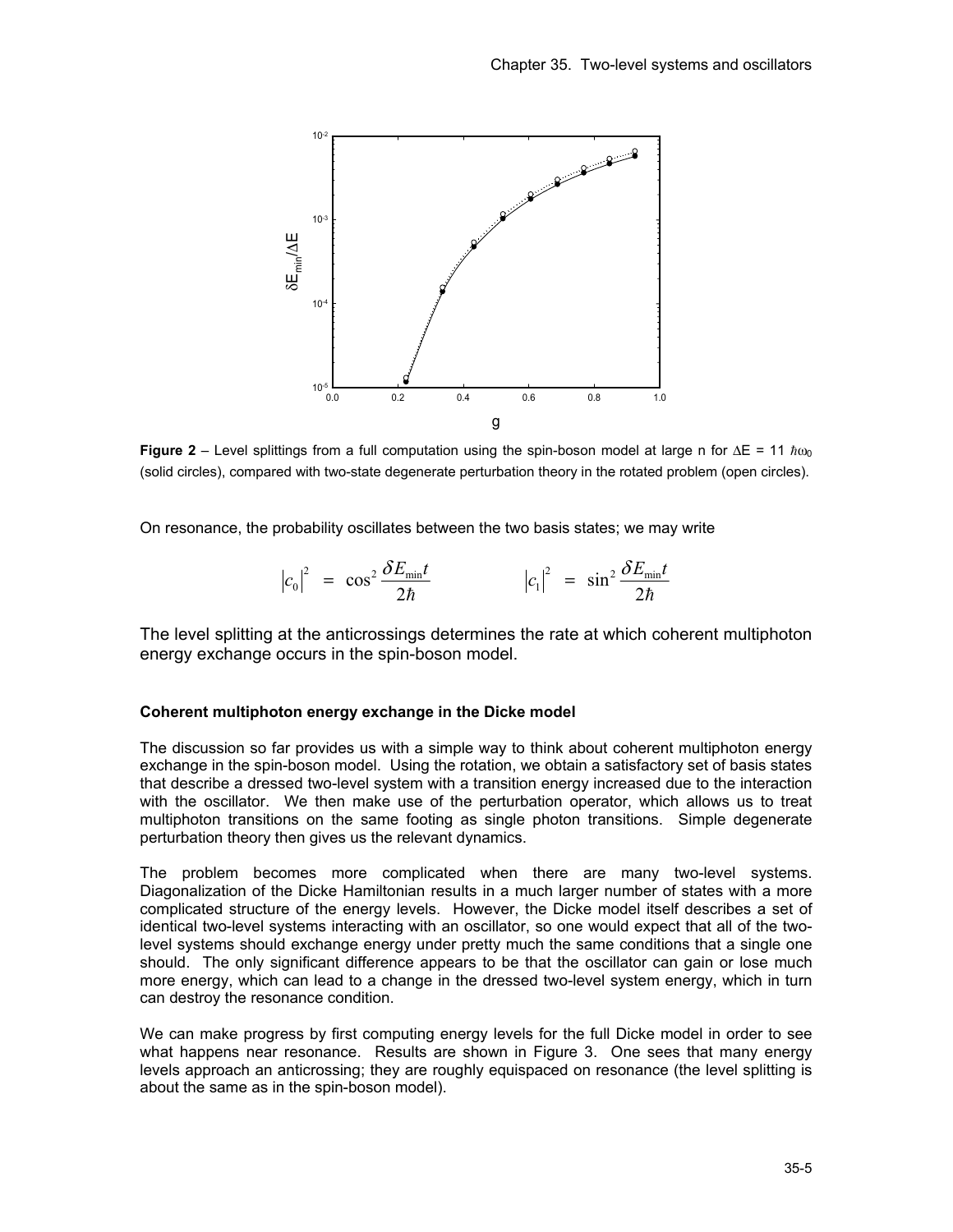

**Figure 3** – Level anticrossings for the Dicke model as a function of the dimensionless coupling constant. In this case there are 10 energy levels (corresponding to 9 two-level systems) that approach an anticrossing. Relative energies are in units of  $\hbar\omega_0$ . Only levels corresponding with states of the same parity are shown to simplify the figure. The anticrossing in this case corresponds to a 17 quantum resonance for a model with  $\Delta E = 11 \; \hbar \omega_0$ .

We can develop a dynamical solution for the Dicke model from a finite basis expansion using the states that anticross at a single anticrossing. Such a solution can be written in the form

$$
\Psi = \sum_j c_j e^{-iE_j t/\hbar} \Phi_j
$$

We can select values for the coefficients  $c_j$  to start all of the two-level systems in highly excited states, and then watch the evolution of the coupled system. In the example considered below, the basis states are very complicated, so it is useful to find a simple way to present the resulting dynamics. It is convenient to focus on the probabilities associated with the Dicke number M (for maximum M, all of the two-level systems are excited, and for minimum M, all of them are in the ground state), and the oscillator number n. We may write

$$
p_{M}(t) = \sum_{j} \sum_{k} \sum_{n} c_{j}^{*} c_{k} e^{i(E_{j} - E_{k})t/\hbar} \Phi_{j}^{*}(M, n) \Phi_{k}(M, n)
$$

$$
p_{n}(t) = \sum_{j} \sum_{k} \sum_{M} c_{j}^{*} c_{k} e^{i(E_{j} - E_{k})t/\hbar} \Phi_{j}^{*}(M, n) \Phi_{k}(M, n)
$$

Results for these probabilities as a function of time are shown in Figures 4 and 5. One sees in this computation that 100 two-level systems exchange about 1700 oscillator quanta back and forth slowly.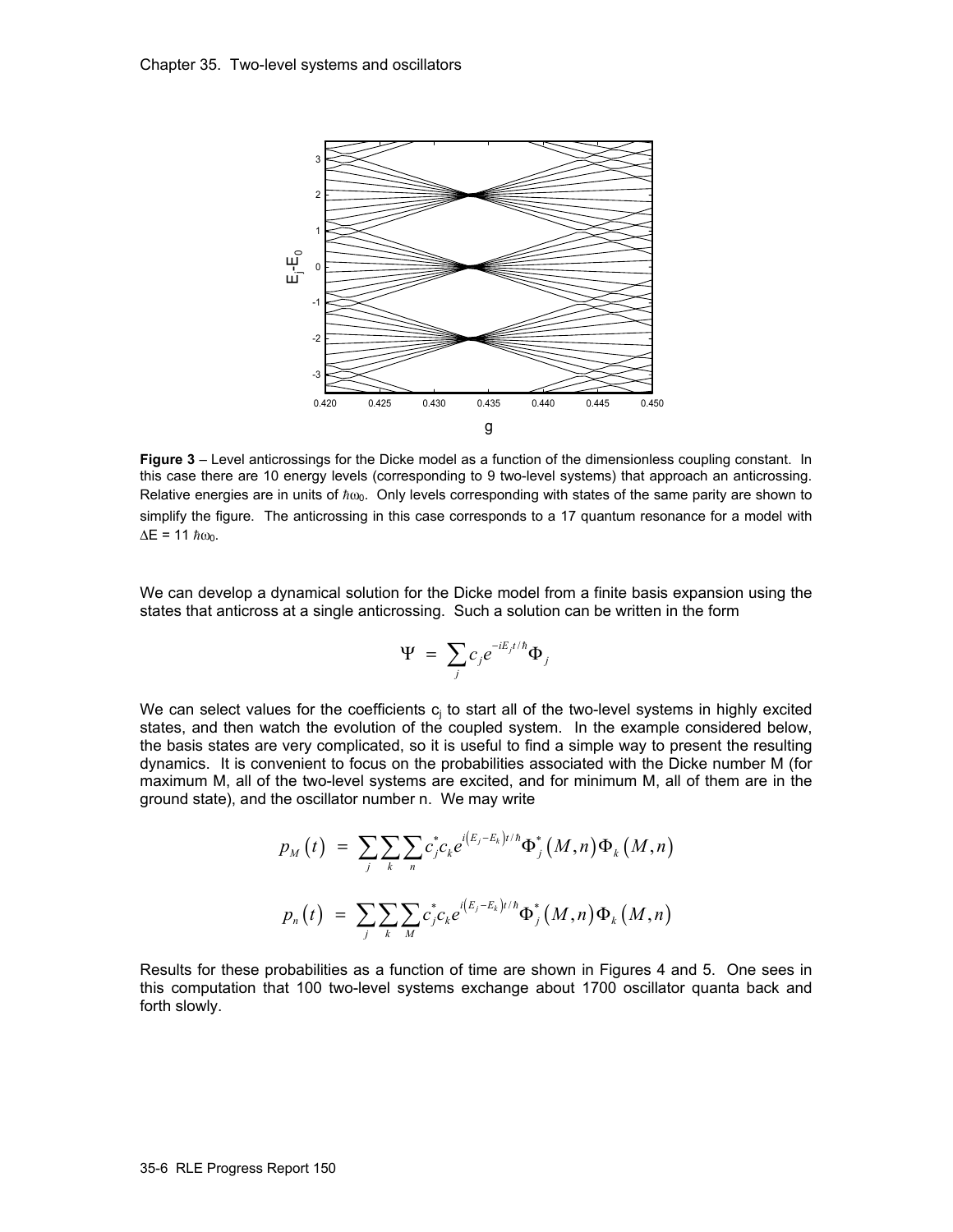

**Figure 4** – Probability  $p_M(t)$  as a function of  $\omega_0 t$  for 100 two-level systems in a Dicke model exchanging energy with a low energy oscillator.



**Figure 5** – Probability  $p_n(t)$  as a function of  $\omega_0 t$  for 100 two-level systems in a Dicke model exchanging energy with a low energy oscillator.

### **Simple models for coherent multiphoton energy exchange**

In the computations presented above, we used a brute force numerical diagonalization of the Dicke Hamiltonian that involved about 120,000 individual  $|M,n\rangle$  basis states. Had we wished to perform similar computations for more two-level systems, or for a larger ratio of two-level energy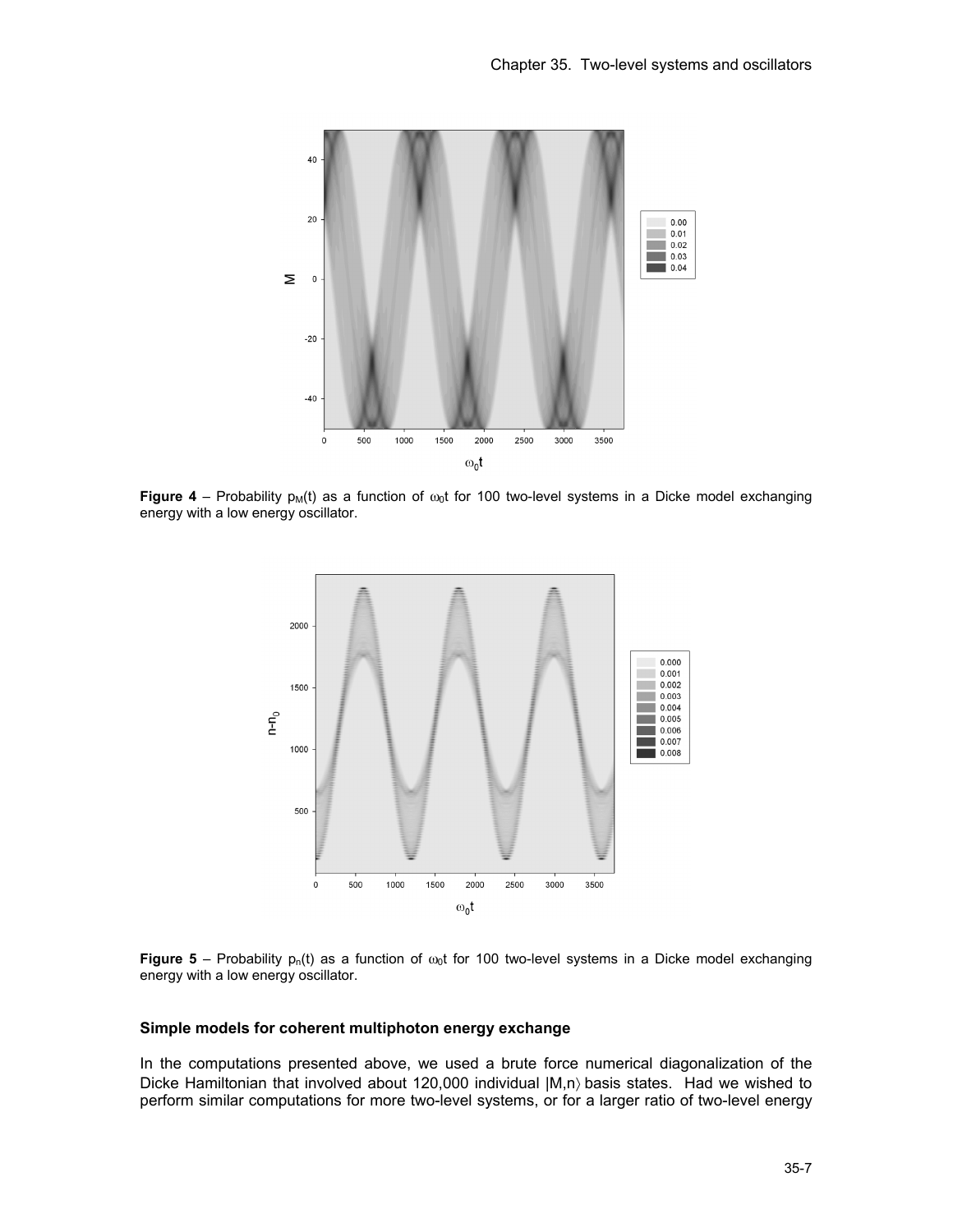to oscillator energy, the number of states would have been even larger. Since the computational resources for such computations quickly becomes prohibitive, it would be useful to develop simpler models that capture what is important in coherent multiphoton energy exchange.

One approach is to focus on the nearly degenerate basis states that we used above. This suggests a dynamical basis in the rotated version of the problem of the form

$$
\Psi' = \sum_{M} c_{M} (t) \Phi_{M,n-M\Delta n}'
$$

where we keep only terms that approximately satisfy the resonance condition

$$
\Delta E(g)M + \hbar \omega_0 \Delta n M = \text{constant}
$$

The expansion coefficients then approximately satsify

$$
i\hbar \frac{d}{dt} c_M = \left( h_0 + h_1 M + h_2 M^2 \right) c_M + v \sqrt{(S+M)(S-M+1)} c_{M-1} + v \sqrt{(S-M)(S+M+1)} c_{M+1}
$$

The energy eigenvalues of the rotated  $H_0$  Hamiltonian are in general complicated, but for coherent multiphoton energy exchange to occur, they must be nearly degenerate. We have found that keeping terms up to second order captures much of the effects of detuning when the oscillator is off of resonance, and effects due to a shift in resonance associated with the gain or loss of oscillator quanta. The matrix elements of the perturbation operator *V* are also complicated, but the most important dependence as a function of M comes from the Dicke factors which arise in lowest-order multiphoton coupling with this operator. We have been able to obtain good agreement with the oscillation frequency, amount of energy exchange, and in the coherence of the coherent multiphoton energy exchange process using this model as compared with results from the full Dicke model.

We have also found a closely related classical model which can also be used. This model can be written as

$$
\frac{d}{dt}\mathbf{S}(t) = \frac{d\theta}{dt}\mathbf{n}\times\mathbf{S}(t)
$$

where

$$
\langle \mathbf{S}(t) \rangle \rightarrow \mathbf{S}(t) \qquad n_x h \frac{d\theta}{dt} = 2v_0 \qquad n_z h \frac{d\theta}{dt} = h_1 + 2h_2 S_z
$$

This model gives an approximate description for the evolution of expectation values for the reduced quantum model above.

#### **Enhancement of coherent multiphoton energy exchange**

The rotation discussed above for the spin-boson problem generalizes directly to the Dicke problem by a simple replacement of single spin operators with many spin operators, leading to a perturbation operator *V* that is proportional to *Sy*. Because of this, only a single Dicke factor appears in the associated matrix elements, which is why we used only a single Dicke factor in the coupling term of the simplified model outlined above. This seems perhaps to be odd, since we are talking about interactions in which many interactions occur, and we would expect each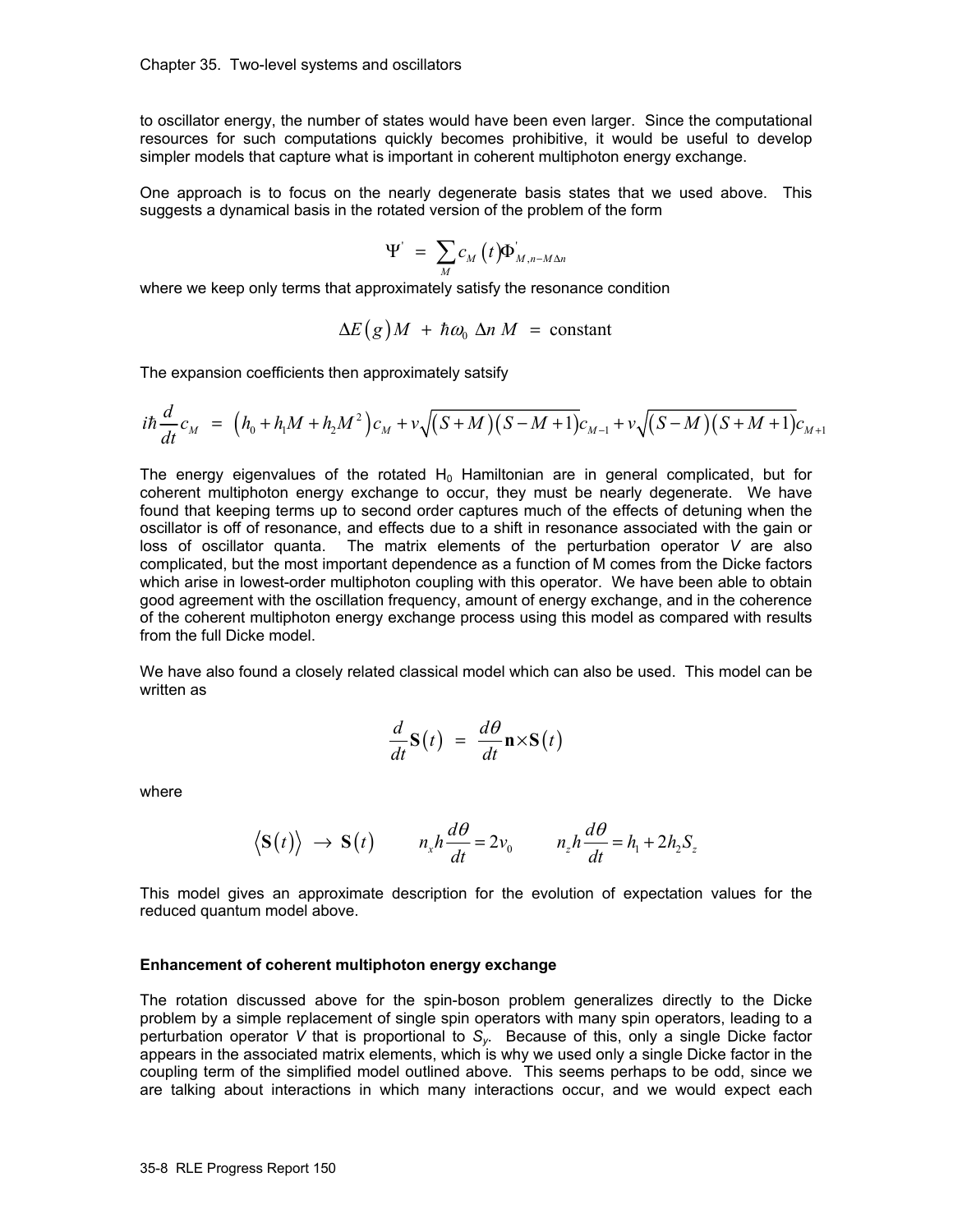individual interaction to produce a Dicke factor, resulting in the product of many Dicke factors overall.

To investigate this, we decided to focus on coherent multiphoton energy exchange in the weak coupling limit where we might make use of perturbation theory to understand how this works. In the case of a five photon transition, there are in general twelve states that are involved in connecting one state to its nearest indirectly-coupled degenerate neighbor. This situation is shown in Figure 6.



**Figure 6** – Schematic of basis states involved in the lowest-order indirect coupling in the case of a 5 photon transition.

There are 10 different pathways that contribute at lowest order to the indirect coupling matrix element. We may write

$$
V_{1,12} = \frac{V_{1,2}V_{2,4}V_{4,7}V_{7,10}V_{10,12}}{(E-H_2)(E-H_4)(E-H_7)(E-H_{10})} + \cdots
$$

where we have indicated one of the terms corresponding to one of the paths. Each  $V_{ij}$  that appears in the numerator contains a Dicke factor. When we sum up the different contributions from all of the different paths, we obtain

$$
V_{1,12} = \frac{625 \ V^5}{64 \ \Delta E^4} \sqrt{n(n-1)(n-2)(n-3)(n-4)} \sqrt{(S-M)(S+M+1)}
$$

Only a single Dicke factor appears in the resulting summation. This comes about because there is destructive interference which occurs between the different pathways.

If this destructive interference could be removed, then the resulting indirect coupling would be greatly increased. In this case, coherent multiphoton energy exchange would be greatly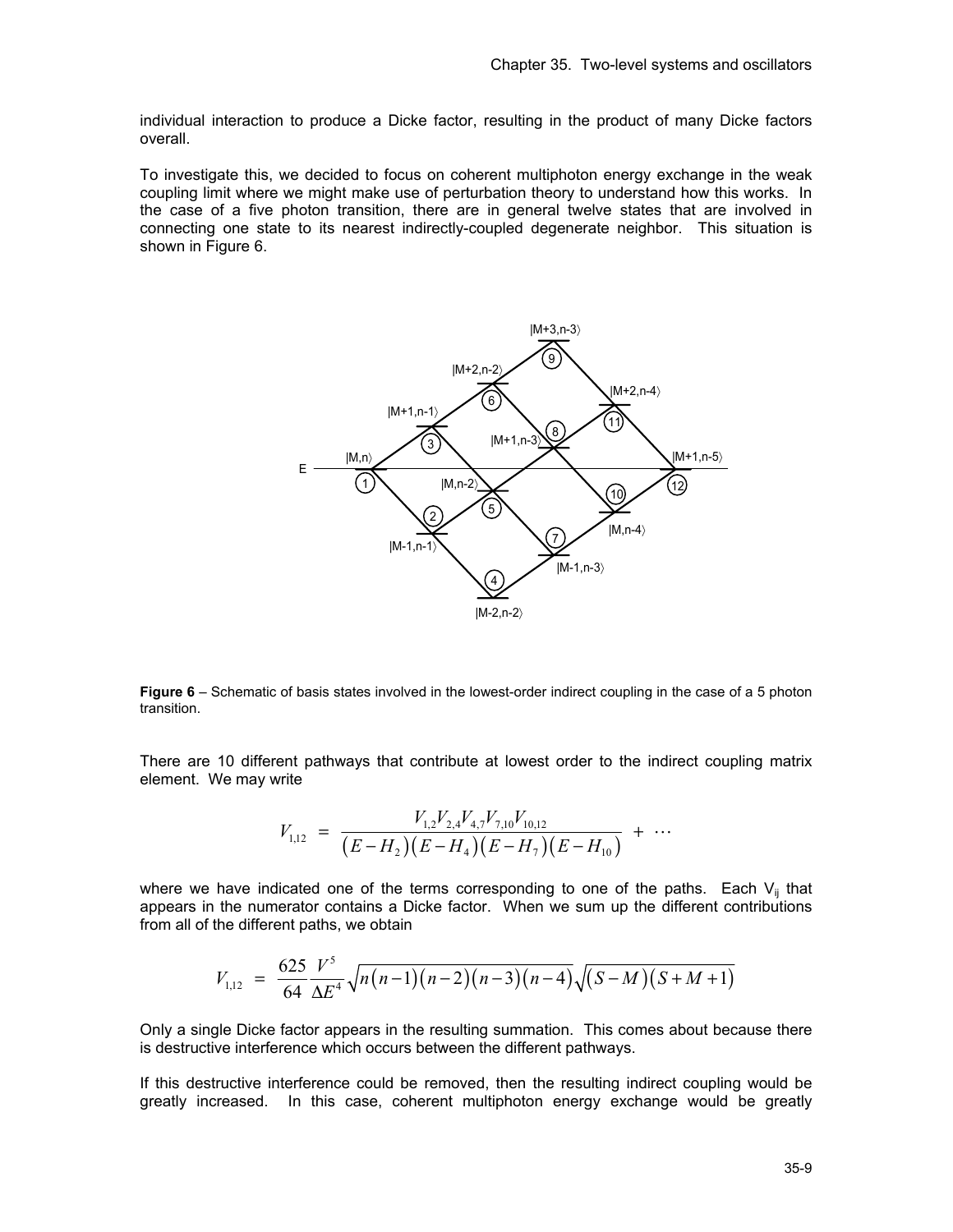#### Chapter 35. Two-level systems and oscillators

enhanced. If we augment the model with loss, then the destructive interference can be eliminated. In the simplest loss model, we might assume that all intermediate states with a basis energy less than E is unstable, and decays very rapidly. In the limit of infinitely fast decay, the resulting indirect coupling is

$$
V_{1,12} = \frac{625}{64} \frac{V^5}{\Delta E^4} \sqrt{n(n-1)(n-2)(n-3)(n-4)} \sqrt{(S-M)(S+M+1)} F(S,M)
$$

where

$$
F(S,M) = \frac{1}{18} \left[ \frac{5S^4 + 10S^3 - S^2 (10M^2 - 8M - 22) - S(10M^2 - 8M - 17) + (5M^4 - 8M^3 - 14M^2 + 17M + 18)}{(5M^4 - 8M^3 - 14M^2 + 17M + 18)} \right]
$$

This is illustrated in Figure 7 in the case of 100 two-level systems (S=50). One sees more than 6 orders of magnitude increase in the indirect coupling in this case, which corresponds to a commensurate increase in the coherent multiphoton energy exchange rate.



**Figure 7** – Enhancement for coherent multiphoton energy exchange in a lossy model where the destructive interference is removed. Results are for 5 photon exchange and 100 two-level systems.

#### **References**

- 1. F. Bloch and A. Siegert, "Magnetic resonance for nonrotating fields," *Phys. Rev.* **57**, 522 (1940).
- 2. J. H. Shirley, "Solution to the Schrodinger equation with a Hamiltonian periodic in time," *Phys. Rev.* **138**, B979 (1965).
- 3. C. Cohen-Tannoudji, J. Dupont-Roc, and C. Fabre, "A quantum calculation of the higher order terms in the Bloch-Siegert shift," *J. Phys. B* **6**, L214 (1973).
- 4. P. L. Hagelstein and I. U. Chaudhary, "Level splitting in association with the multiphoton Bloch-Siegert shift," *J. Phys. B* **41** 035601 (2008).